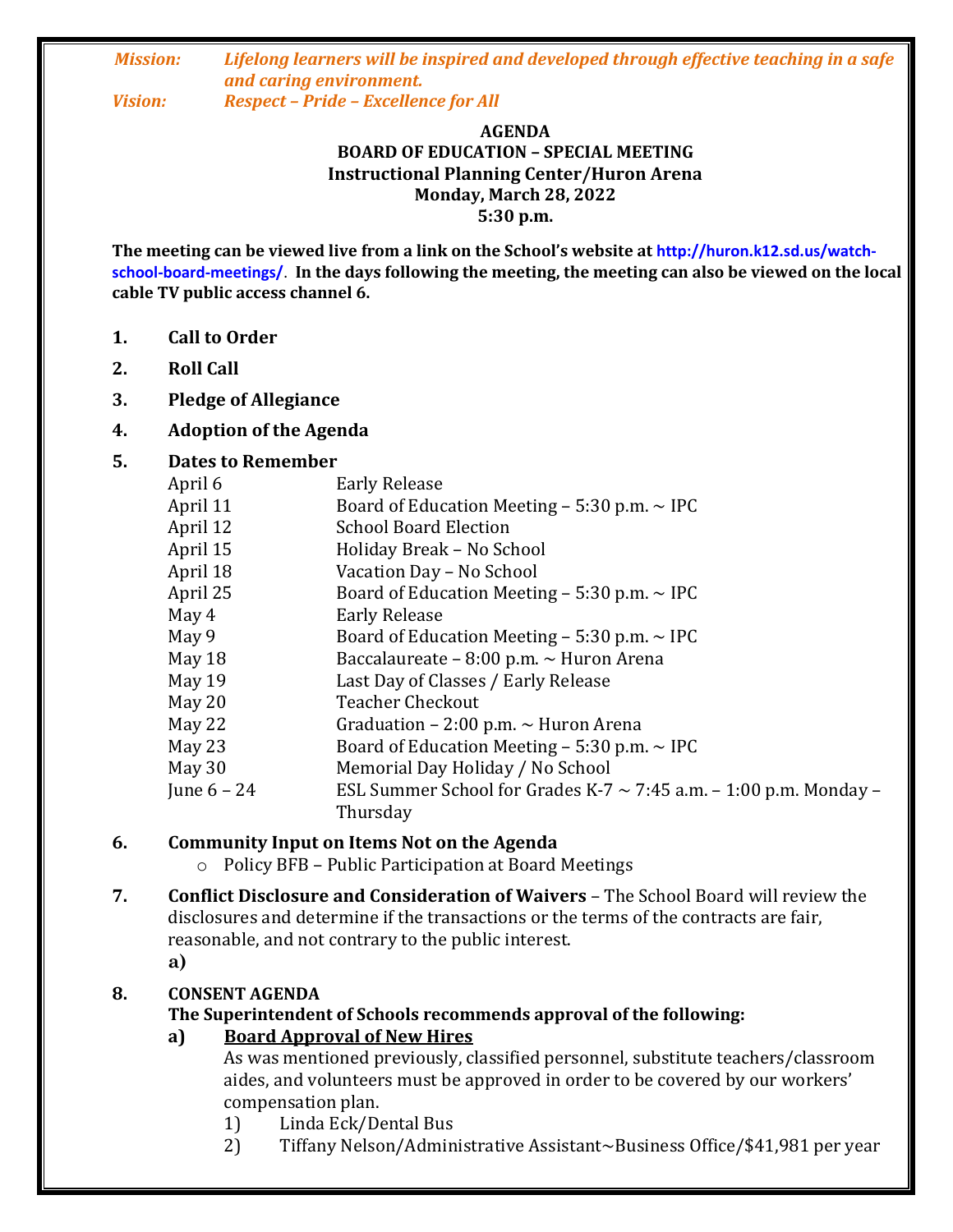#### **Agenda / Board Meeting March 28, 2022 page 2**

3) Margaret Forshee /Substitute Teacher - \$120 per day / Substitute Para-Educator - \$17.87 per hour

## **b) Contracts for Board Approval**

- 1) Abbie Moring/Special Education Teacher/\$47,909 per year
- 2) Alexis Konrad/3rd Grade Teacher~Madison/\$48,436 per year

# **c) Resignations for Board Approval**

- 1) Mona Kotas/Transportation Department ~ Bus Driver/20 years
- 2) Neil Kotas/Transportation Department  $\sim$  Bus Driver/25 years
- 3) Kira Carabantes/MS Oral Interpretation Coach/6 years
- 4) Ally Kacmarynski/4th Grade Teacher~Washington/1 year
- 5) Susan Krcil/Teacher~Our Home/1 year
- 6) Tatym Zins/Teacher~Middle School/1 year
- 7) Shari Lord/Teacher~Washington/18 years
- 8) Megan Larson/School Nutrition/1 year
- 9) Molly Charlson/Sideline Cheer Coach/4 years

# **d) Classified Request to be Recognized for Negotiation Purposes**

- Maintenance, Grounds, & Custodial Personnel Dean Hirschkorn & Chad Beck
- Food Service Personnel Vicky Davis & Janet Johnsen
- Full-Time Personnel Ashley Neuharth & Brenda Snyder
- > Para-Educators
	- o Building Secretaries-Angie Boetel, Cindi Williams, & Patricia Wehrmann
	- o Instructional Aides-Pat Van Vleet, Robert Brooks, Peggy Harkness, Dayna Winter, & Joyce Maras

# **e) Request for Approval of Open Enrollment Request (2022-23 SY)**

The administration has received open enrollment request #OE-2022-02, #OE-2022-03, and #OE-2022-04 for Board approval.

# **f) Request for Approval of Open Enrollment Request (2021-22 SY)**

The administration has received open enrollment request #OE-2021-28 for Board approval.

(The consent agenda may be approved with one motion. However, if a board member wishes to separate an item for discussion, he/she may do so.)

# **9. CELEBRATE SUCCESSES IN THE DISTRICT:**

# **CONGRATULATIONS:**

- **Bella Shreeve** (12) GBB All ESD First Team
- **Hamtyn Heinz** (10) GBB All ESD Honorable Mention
- **Bella Shreeve** (12) GBB Class AA All-State 2nd Team
- **Maggie Knippling** (12) for receiving her 4 year All State Band Member Award
- **Maggie Knippling, Gracee Thompson, Eh Lee Paw, Katie Schoenfelder, Kelsey Schuchhardt, Cameran Rathjen, Jake Holforty, Noah Beck, Angel Olivo Porcayo, and Gonzalo Quispe Laura** for being selected to the 2022 SD All-State Band

# **THANK YOU TO:**

- **Gretchen Beyer** for the donation of shoes and coats to Buchanan & Washington
- **10. REPORTS TO THE BOARD**
	- **a) Classified Employee of the Month** ~ Presented by Laura Willemssen

**Dean Hirschkorn, Custodian, Huron Middle School,** has been selected as Classified Employee of the Month for May 2022. Nomination comments are included in this packet. Congratulations Dean!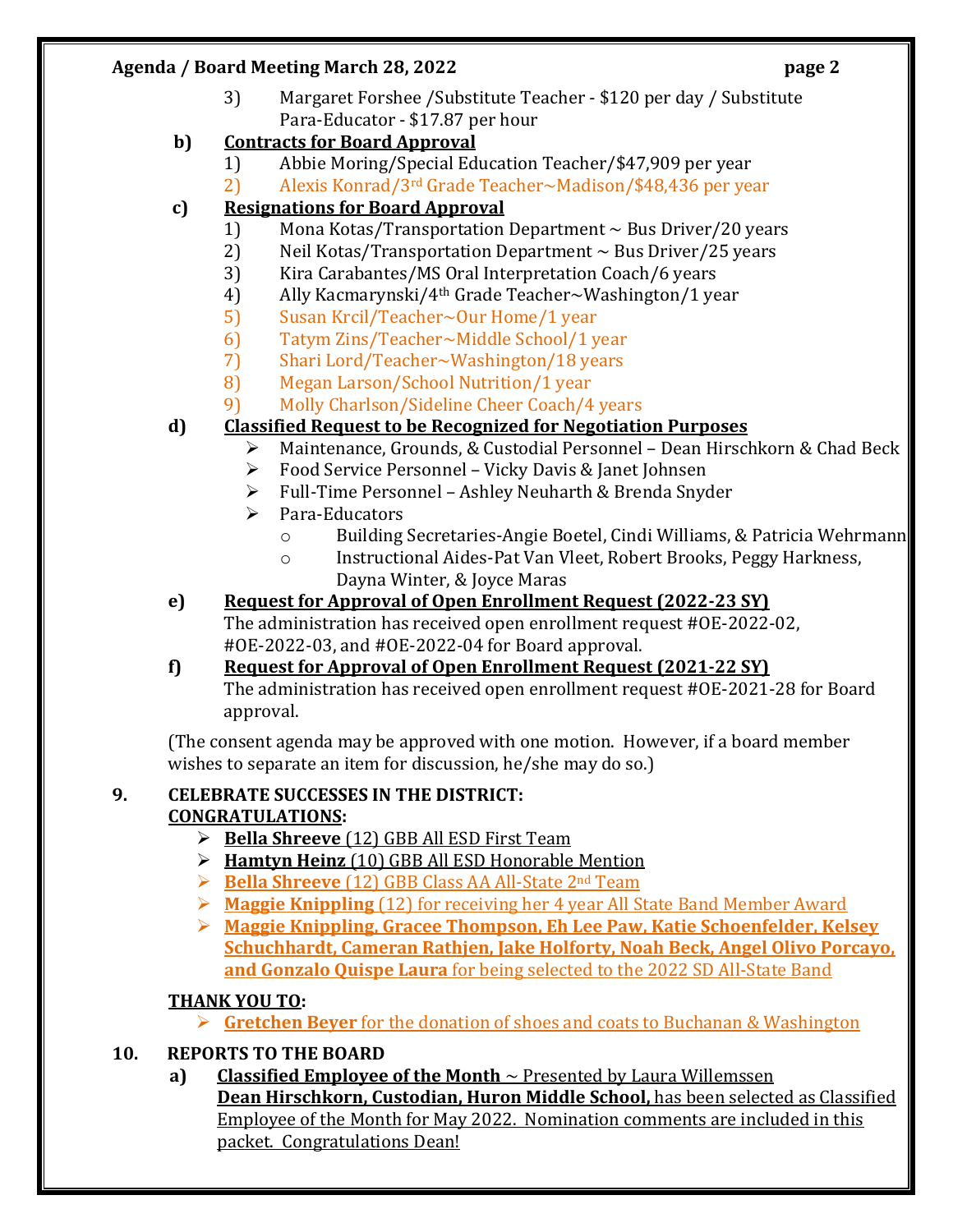#### **Agenda / Board Meeting March 28, 2022 page 3**

- **b) Good News Report** ~ Emily Salinas ~ Music Teacher Madison 2/3 Center
- **c) Superintendent's Report**

## **11. OLD BUSINESS**

**a) Section A: Foundations & Basic Commitments –** Current & Proposed Policies / Anticipated Timeline / Change Log

2nd Reading:

Policy A1 - Mission and Vision Statements

Policy A2 - School District Philosophy/Belief Statements

Policy A3 - School District Goals and Objectives/Student Exit Outcomes

Policy AA - School District Legal Status

Policy ABA - Community and Parent Involvement in Decision Making

Policy ABAA - District Wide Title I Parental Involvement Policy

Policy ABAB - Parent Involvement

Policy ABAC - Relations with Parents

Policy ABB - Bullying/Harassment

Policy ABB-F - Bullying/Harassment Formal Complaint Form

Policy AC - Nondiscrimination in Federal Programs

Policy AC-E(1) - Nondiscrimination in Federal Programs Complaint Report Form

Policy AC-E(2) - Nondiscrimination in Federal Programs Appeal to Superintendent

Policy AC-E(3) - Nondiscrimination in Federal Programs Appeal to the School Board Policy ACAA - Sexual Harassment

Policy ACAA-E(1) - Sexual Harassment Complaint Report Form

Policy ACAA-E(2) - Sexual Harassment Complaint Appeal to the Superintendent

Policy ACAA-E(3) - Sexual Harassment Complaint Appeal to the School Board

Policy ACAB - Prohibition Against Aiding or Abetting Sexual Abuse

Policy ACB - Nondiscrimination on the Basis of Handicap/Disability

Policy AD - Educational Philosophy

Policy AE - Huron School District Wellness Policy

Policy AGA - Contested Hearings

Policy AH - Conflict of Interest Disclosure and Authorization

Policy AH-E(1) - Conflict of Interest Disclosure

Policy AH-E(2) - School Board Action on Conflict of Interest Disclosure of a Direct Benefit

- **b) CTE Advisory Board Guide** 2<sup>nd</sup> Reading
- **c) Policy GCB-1 ~ Professional Staff Contracts & Compensation Plans/Administration -** 1<sup>st</sup> Reading

# **12. NEW BUSINESS**

# **a) ASBSD Official Election Ballot ~ Northeast Region**

- **1) Board of Directors**
	- a) Carie Knutson, Deubrook Area School District
	- b) Ryan Nelson, Faulkton Area School District
	- c) Shane Roth, DeSmet School District
	- d) Arend Schuurman, Elkton School District
	- e) Robert Steffen, Clark School District

The Huron School District Chairman of the Board of Education is supported by the Superintendent of Schools and recommends that we vote for Shane Roth.

## **b) Request Approval to use Huron School District's Name & Branding Logo for a High School Trap Shooting Team**